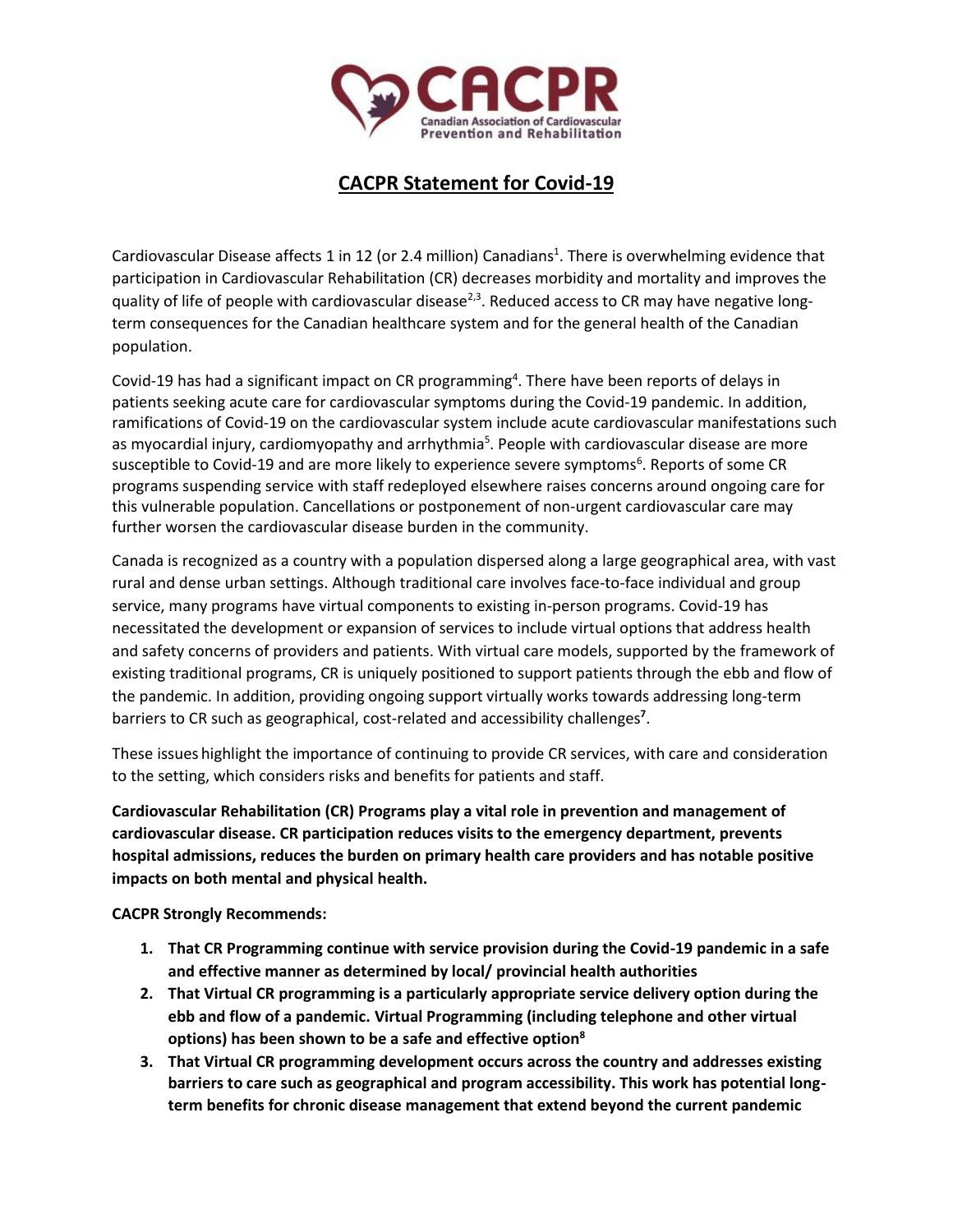

- **4. The new strategies for the delivery of CR in the Covid-19 pandemic are evaluated at a high standard to ensure efficacy and quality of care**
- 1. Public. Heart Disease in Canada Canada.ca. Canada.ca. [https://www.canada.ca/en/public](https://www.canada.ca/en/public-health/services/publications/diseases-conditions/heart-disease-canada.html.%20Published%202017)[health/services/publications/diseases-conditions/heart-disease-canada.html. Published 2017.](https://www.canada.ca/en/public-health/services/publications/diseases-conditions/heart-disease-canada.html.%20Published%202017)
- 2. Heran BS, Chen JM, Ebrahim S, et al. Exercise-based cardiac rehabilitation for coronary heart disease. *Cochrane Database Syst Rev*. 2011;(7):CD001800. Published 2011 Jul 6. doi:10.1002/14651858.CD001800.pub2
- 3. Lawler PR, Filion KB, Eisenberg MJ. Efficacy of exercise-based cardiac rehabilitation post-myocardial infarction: a systematic review and meta-analysis of randomized controlled trials. *Am Heart J*. 2011;162(4):571-584.e2. doi:10.1016/j.ahj.2011.07.017
- 4. Moulson N, Bewick D, Selway T, et al. Cardiac Rehabilitation During the COVID-19 Era: Guidance on Implementing Virtual Care. Canadian Journal of Cardiology. June 2020. doi:10.1016/j.cjca.2020.06.006
- 5. Xiong T-Y, Redwood S, Prendergast B, Chen M. Coronaviruses and the cardiovascular system: acute and long-term implications. *European Heart Journal*. March 2020. doi:10.1093/eurheartj/ehaa231
- 6. Zheng Y-Y, Ma Y-T, Zhang J-Y, Xie X. COVID-19 and the cardiovascular system. *Nature Reviews Cardiology*. 2020;17:1–2. doi:10.1038/s41569-020-0360-5
- 7. Lear SA. The Delivery of Cardiac Rehabilitation Using Communications Technologies: The "Virtual" Cardiac Rehabilitation Program. *Canadian Journal of Cardiology*. 2018;34(10):S278-S283. doi:10.1016/j.cjca.2018.07.009
- 8. Jin K, Khonsari S, Gallagher R, et al. Telehealth interventions for the secondary prevention of coronary heart disease: A systematic review and meta-analysis. *European Journal of Cardiovascular Nursing*. 2019;18(4):260-271. doi:10.1177/1474515119826510